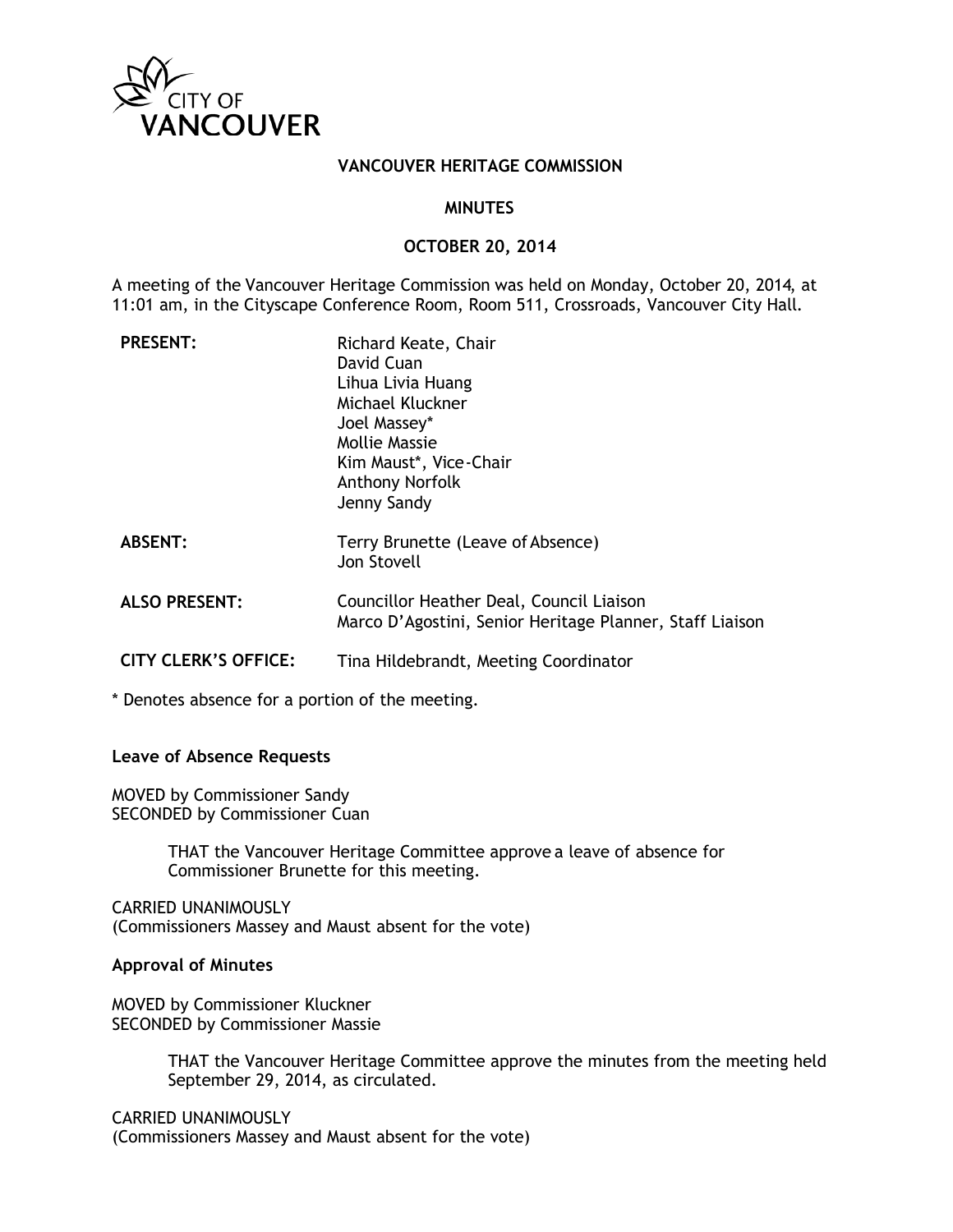#### **1. Business Arising from the Minutes**

None.

## **2. Conservation Review**

**(a) 1014 West 11th Avenue – 'The Muir House' VHR 'C' (proposed) DE418220**

Issues:

- (i) Conservation Plan; and
- (ii) Compatibility of the new development.
- Applicant: James Todd, Owner's Representative Thomas Lee, Architect Don Luxton, Heritage Consultant
- Staff: James Boldt, Heritage Planner

Staff and the applicants reviewed the application and responded to questions.

MOVED by Commissioner Kluckner SECONDED by Commissioner Maust

> THAT the Vancouver Heritage Commission supports the Conservation Plan and Infill Development Application for 1014 West 11<sup>th</sup> Avenue - 'The Muir House', including the compatibility of the new development with the heritage house, as presented at its meeting on October 20, 2014;

> FURTHER THAT the Commission supports the continued existence of the berm and the house's historic elevation above the berm.

## CARRIED UNANIMOUSLY

*\* \* \* \* \* \**

*The Commission recessed at 11:32 am and reconvened at 11:45 am.*

*\* \* \* \* \**

**(b) 800 Smithe Street – Robson Square VHR 'A'** 

Issues:

- (i) Compatibility of the proposed additions
- Applicant: Doug Hamming, Architect, Stantec Architecture Robert Lemon, Architect, Heritage Consultant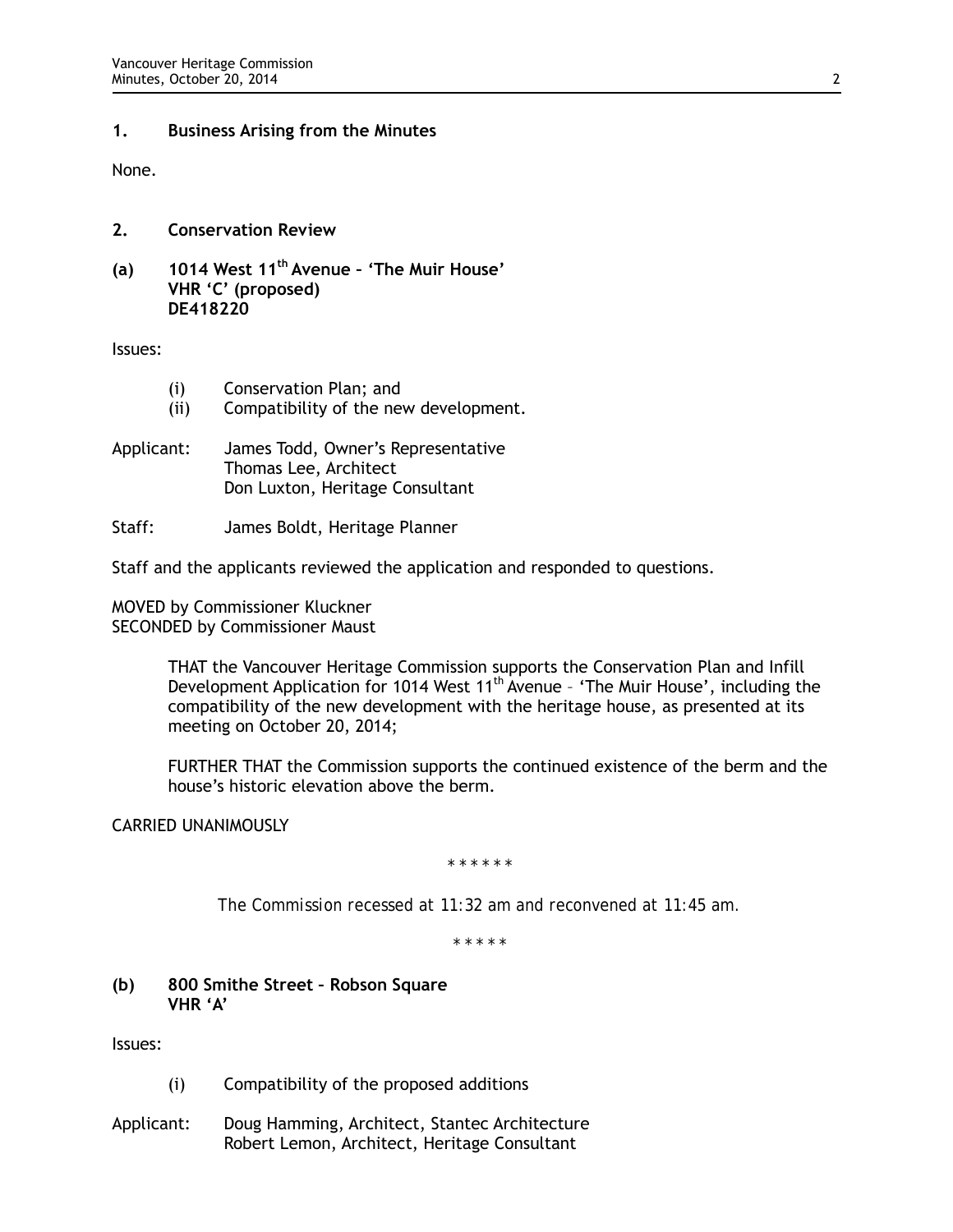## Staff: Marco D'Agostini, Senior Heritage Planner

Staff and the applicants reviewed the application and responded to questions.

MOVED by Commissioner Maust SECONDED by Commissioner Kluckner

> THAT the Vancouver Heritage Commission supports the Development Permit Application for 800 Smithe Street – Robson Square, as presented at its meeting on October 20, 2014, to add new entryways to improve access to the University of British Columbia's (UBC) downtown campus, public plaza and ice rink and, in particular, the Commission supports the concept that the new entryways be distinguishable, reversible, transparent and constructed of high quality materials, including stainless steel and glass;

> FURTHER THAT the Commission recommends future design development to add a stronger horizontal element that reflects the historic design of Robson Square and that celebrates the geometric intent of the initial design.

#### CARRIED UNANIMOUSLY

## **3. Statement of Significance Subcommittee**

Staff provided an overview of the report from the Statement of Significance Subcommittee meeting held October 6, 2014, and responded to questions.

## MOVED by Commissioner Norfolk

SECONDED by Commissioner Massie

- A. THAT the Vancouver Heritage Commission supports adding the following building to the Vancouver Heritage Register as an A-listing:
	- 1185 Haro Street Haro Apartments;

FURTHER THAT the Commission supports adding the following buildings to the Vancouver Heritage Register as C-listings:

- 24 East 12<sup>th</sup> Avenue
- 30 East 12<sup>th</sup> Avenue Perry House.
- B. THAT the Vancouver Heritage Commission recommends the following buildings not be added to the Vancouver Heritage Register:
	- 5648, 5656, 5658 and 5670 Victoria Drive.
- C. THAT the Vancouver Heritage Commission recommends the following buildings at 949 West  $41^{st}$  Avenue, part of the Oakridge Transit Centre, be individually assessed for addition to the Vancouver Heritage Register:
	- Administration Building
	- Substation;